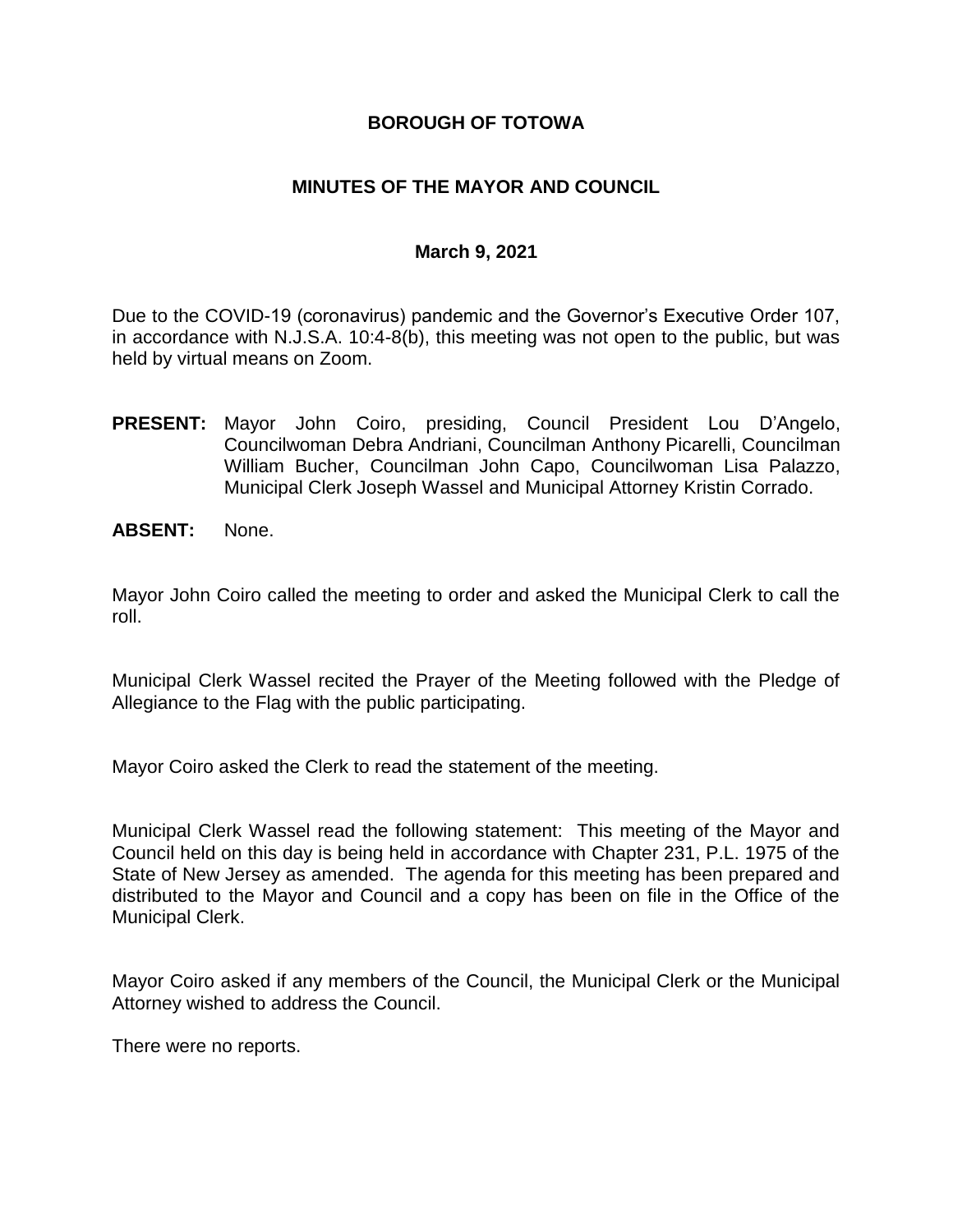# CITIZENS HEARD:

Mayor Coiro: Announced that he received an email from Bernadette Hilway, 114 Bogert Street – who was also participating in the meeting via Zoom – regarding the conditions of various properties on and around Union Boulevard. Said that after he saw her on Election Day, he had spoken to John Waryas, one of our inspectors, and while some of the properties were taken care of some of the others still had not. Stated that he also met with all three of our inspectors and told them that after the snow melts to get out and enforce our property maintenance codes. Bernadette Hilway: Questioned the agenda on the website and it not noting that it would be held virtually. Said she met with John Waryas in September 2020 about the conditions of all the properties in her email and nothing has been done. Asked about the Wells Fargo property going in front of the Board of Adjustment and why the property can't be kept clean while they're in front of the Board. She also said that we need more garbage receptacles along Union Boulevard and the Union Food Store needs to put out cigarette containers. A conversation ensued.

There was a motion by Councilman D'Angelo, seconded by Councilwoman Andriani to approve the Minutes of the Mayor and Council for the meeting of February 23, 2021. On roll call vote, all members of the Council present voted in the affirmative.

# COMMITTEE ON FINANCE:

There was a motion by Councilman Picarelli, seconded by Councilman D'Angelo to approve Resolution No. 2021-06 for the payment of bills. On roll call vote, all members of the Council present voted in the affirmative.

There was a motion by Councilman Picarelli, seconded by Councilman D'Angelo to adopt the following resolution authorizing the Treasurer to issue refunds to various property owners pursuant to State Tax Court judgments. On roll call vote, all members of the Council present voted in the affirmative.

#### RESOLUTION

WHEREAS, there has been a State Tax Court Judgment to reduce the evaluation on the following.

NOW, THEREFORE, BE IT RESOLVED, that the Treasurer of the Borough of Totowa is authorized to refund this amount.

Minutes 03/09/2021 **Page 2**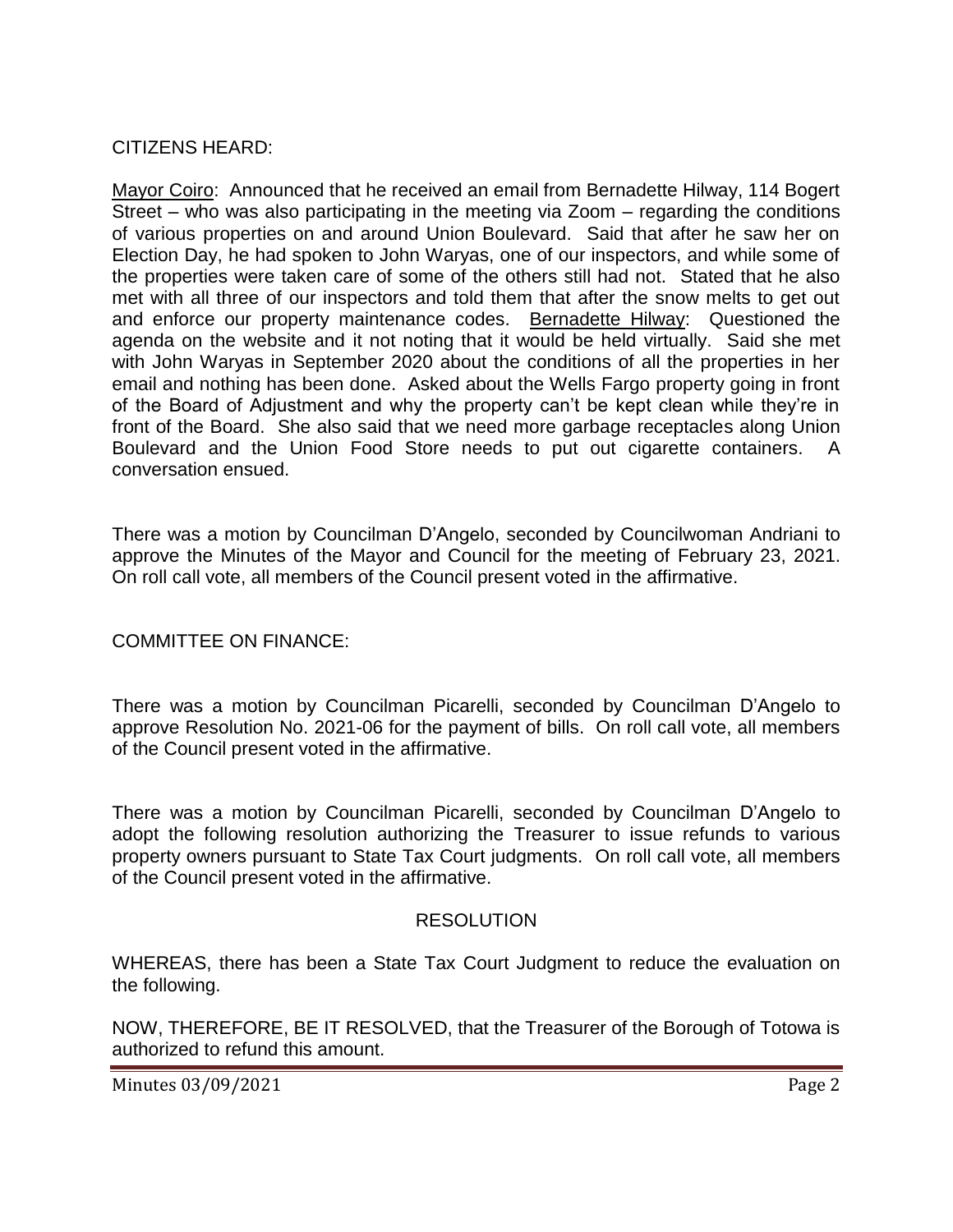**Block Lot Property/Owner Payable To: Year From To Amount**

169.01 2 990 N. Riverview Dr. Amerco Real Estate 2018 8,800,000 7,828,500 \$23,150.85 Amerco Real Estate Company C/O Skoloff & Wolfe, P.C.

Upon the recommendation of the Committee, there was a motion by Councilman Picarelli, seconded by Councilman D'Angelo to appoint Brian Sedita as Media Consultant. On roll call vote, all members of the Council present voted in the affirmative.

# MAYOR'S APPOINTMENT

### I, Mayor John Coiro, with the advice and consent of the Council do hereby appoint Brian Sedita as Media Consultant for a one year term expiring December 31, 2021.

There was a motion by Councilman Picarelli, seconded by Councilman D'Angelo to confirm the appointment. On roll call vote, all members of the Council present voted in the affirmative.

COMMITTEE ON PUBLIC SAFETY:

There was a motion by Councilman D'Angelo, seconded by Councilman Capo to approve a grade increase for Patrol Officer Damian DiIorio from Grade 8 Patrol Officer to Grade 7 Patrol Officer. On roll call vote, all members of the Council present voted in the affirmative.

COMMITTEE ON PUBLIC WORKS:

There was no report.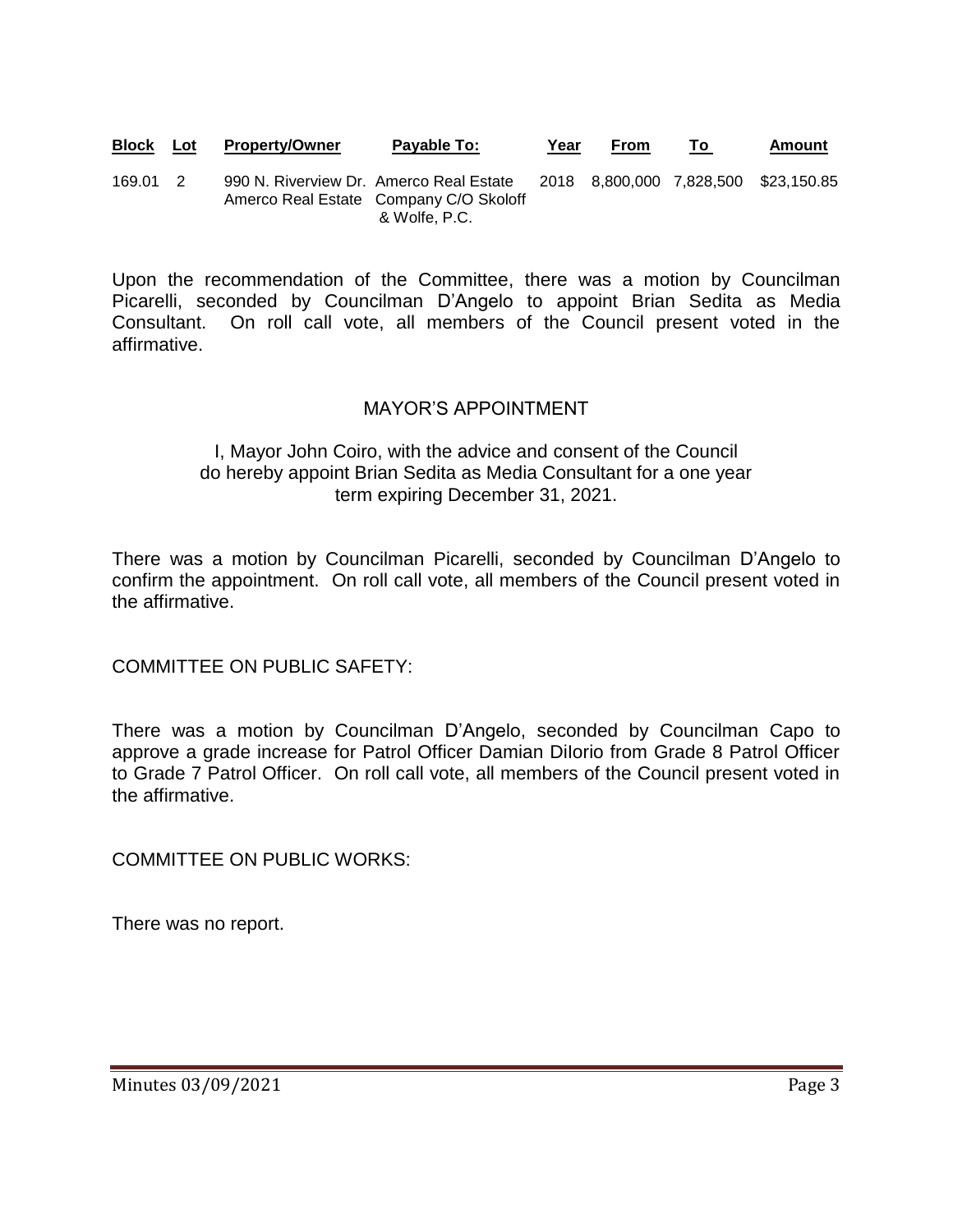# COMMITTEE ON ENGINEERING & PUBLIC PROPERTY:

A letter was received from Murph's Tavern inviting the Mayor and Council to attend their annual celebration in honor of St. Patrick's Day on Wednesday, March 17, 2021 and requesting permission to have Rosengren Avenue closed from Totowa Road to Union Boulevard on Wednesday, March 17, 2021 from 12:00 p.m. to 2:00 a.m. There was a motion by Councilman Capo, seconded by Councilwoman Andriani to approve the request. On roll call vote, all members of the Council present voted in the affirmative.

# STREET CLOSING AUTHORIZED BY THE MAYOR

Under the authority vested in me as Mayor of the Borough of Totowa, County of Passaic, State of New Jersey, by virtue of N.J.S.A. 40:67-16.9 and the Code of the Borough of Totowa Chapter No. 398-42, I, Mayor John Coiro, do hereby order and direct that Rosengren Avenue between Totowa Road and Union Boulevard be closed to vehicular traffic from 12:00 p.m. to 2:00 a.m. on Wednesday, March 17, 2021. I further direct that proper signs and barriers be erected at the intersections of Rosengren Avenue and Totowa Road and Rosengren Avenue and Union Boulevard and that the Totowa Police Department control and regulate, as well as enforce, this regulation.

There was a motion by Councilman Capo, seconded by Councilwoman Andriani to adopt the following Resolution Designating The Van Allen House In The Borough Of Totowa As A Historical Municipal Landmark. On roll call vote, all members of the Council present voted in the affirmative.

# RESOLUTION NO. 40-2021

### RESOLUTION DESIGNATING THE VAN ALLEN HOUSE IN THE BOROUGH OF TOTOWA AS A HISTORICAL MUNICIPAL LANDMARK

WHEREAS, the Van Allen House located at 490 Totowa Road, Totowa, New Jersey predates the establishment of the Borough of Totowa and was built in the first half of the 18<sup>th</sup> Century; and

WHEREAS, historians have dated construction of the home to as early as 1709 while others as late as 1750 and for 309 years the home was used as a private residence; and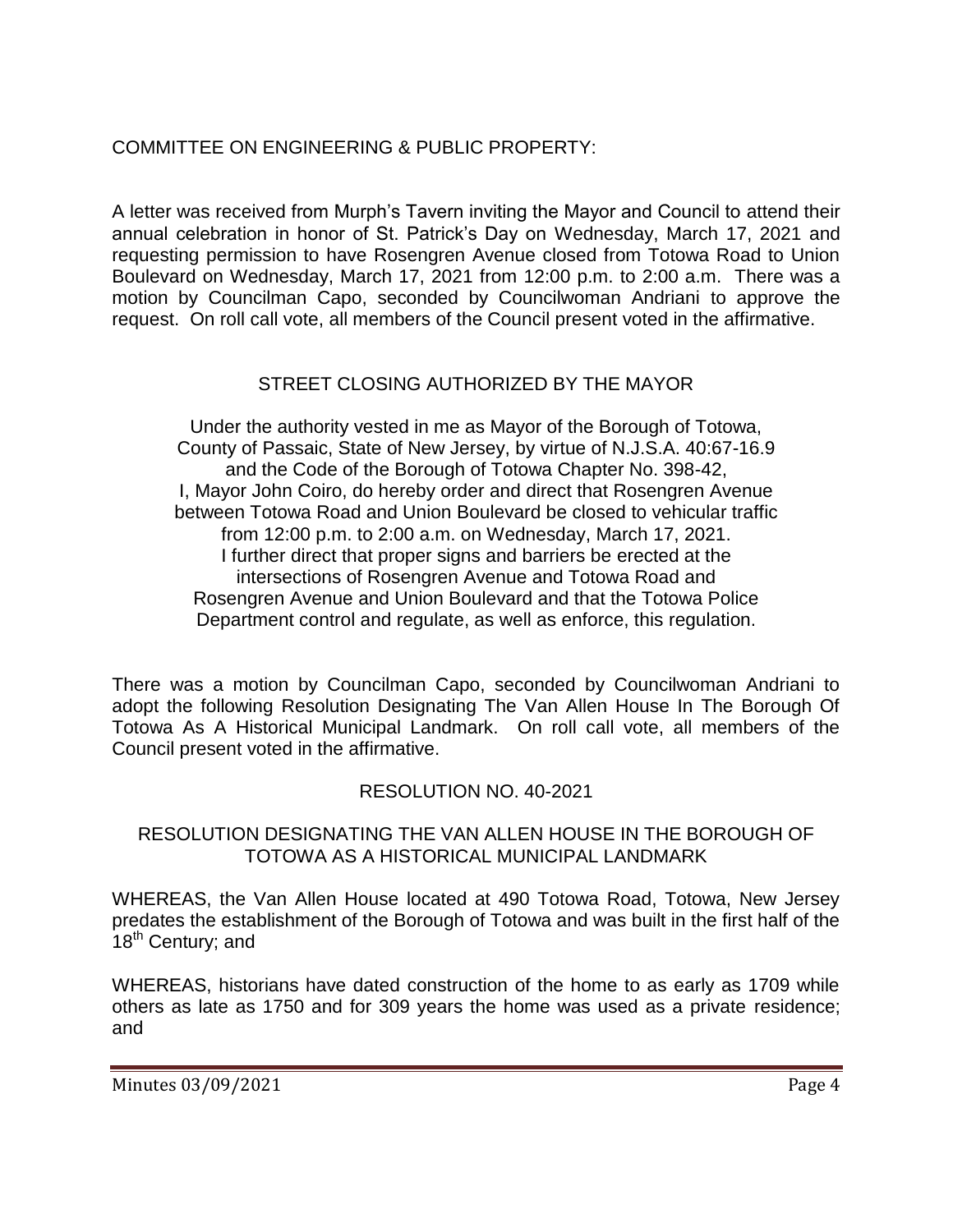WHEREAS, the house is built in traditional Dutch colonial style and the oldest parts are built with fieldstone and brownstone was added in as an expansion of the home in the 1750-1760s; and

WHEREAS, by utilizing this dating, it can be assessed that the Van Houten family were among the first settlers in the Preakness Valley and settled in the area shortly after the Wilcock's Patent in 1696; and

WHEREAS, the fieldstone of the original structure indicates that the house was most likely built by the entire family and the finely cut brownstone highlights that some wealth entered the family at a later point and allowed for the modest expansion; and

WHEREAS, the home fits in with the Georgian style of the mid-18<sup>th</sup> century seen in similar houses such as neighboring Dey Mansion; and

WHEREAS, during the American Revolution, the Borough of Totowa served as the frontline for the Continental Army; and

WHEREAS, during Washington's Encampment at Dey Mansion in the summer and fall of 1780, it is possible that the Van Allen House served as the headquarters to Brigadier General Henry Knox who was the chief captain of the Continental Army's artillery arm and also assisted in the training of officers and using of cannons on and off the battle field; and

WHEREAS, with the building in close proximity to the Dey Mansion, the Van Allen House served as a prime location for the headquarters for one of Washington's most trusted General's; and

WHEREAS, the Van Houten family, who lived throughout Totowa and modern-day Paterson area were staunch revolutionaries; and

WHEREAS, receipts and pension records indicate that the family was active in supporting the army with materials and provisions such as firewood, hay, and bushels of wheat and rye; and

WHEREAS, in September of 1818, the house passed from the Van Houten' s to the Van Allen's who would own the property until 1928, a total of 110 years, when it was passed to the Garretson family; and

WHEREAS, the deed of the house was then passed between a number of families in the mid-20<sup>th</sup> century before it was transferred to the Hollis family for over 50 years; and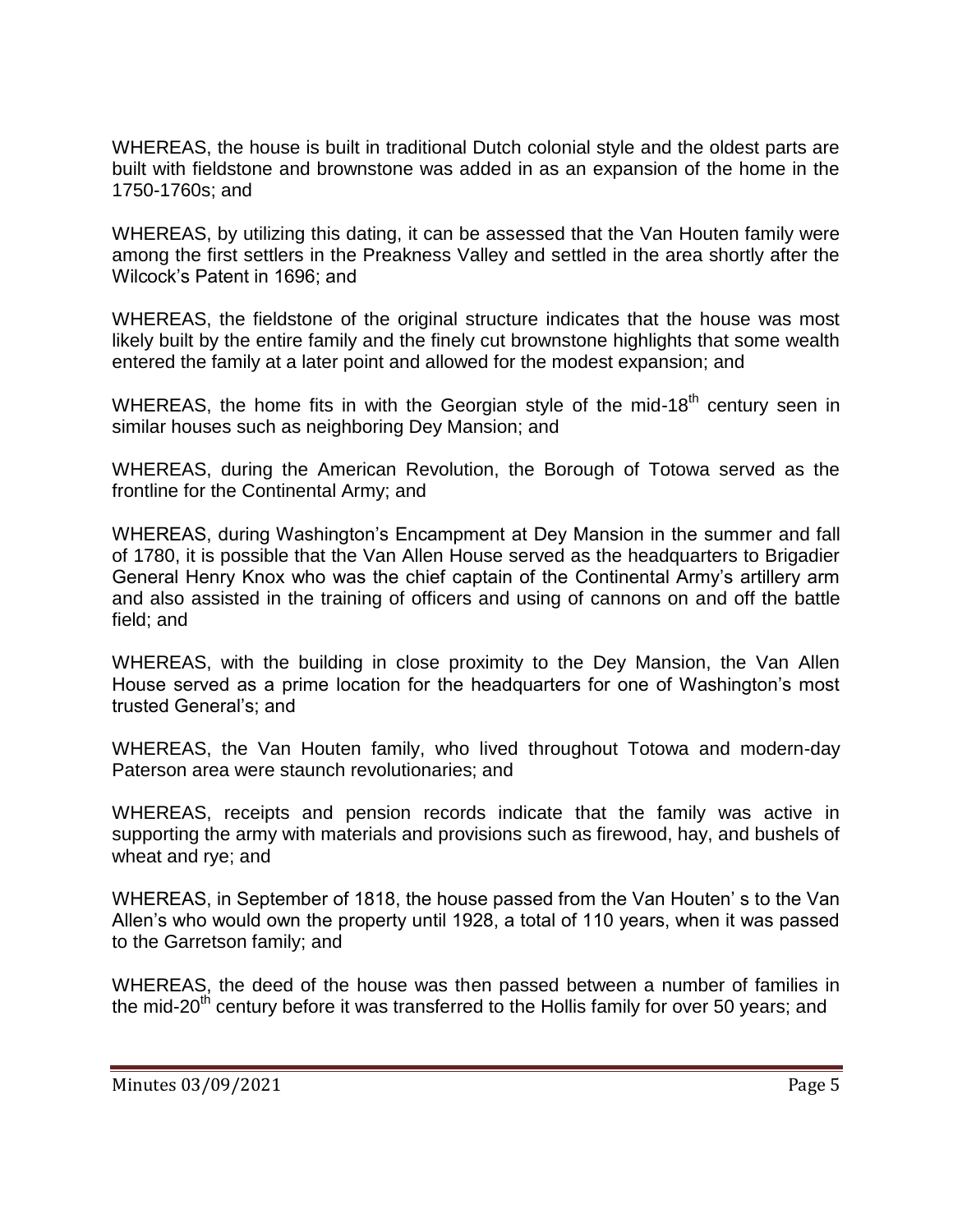WHEREAS, during that time, the purpose of the house was transformed from an agricultural homestead to a suburban home; and

WHEREAS, the building, being one of the Dutch colonial homes in Totowa still standing, echo's the rich heritage of the Borough; and

WHEREAS, the original stonework highlights early and later  $18<sup>th</sup>$  century architectural styles and approaches to building as the land and society changed; and

WHEREAS, the Borough of Totowa purchased the home in 2018 with the goal of maintaining a historic landmark.

NOW, THEREFORE, BE IT RESOLVED, that the Mayor and Council of the Borough of Totowa do hereby designate the Van Allen House as a historical landmark.

BE IT FURTHER RESOLVED, that the Municipal Council of the Borough of Totowa does hereby authorize the Mayor and Municipal Clerk to execute any and all necessary instruments relating thereto.

There was a motion by Councilman Capo, seconded by Councilwoman Andriani to adopt the following Resolution Authorizing The Installation Of Automatic Door Openers At The Borough Of Totowa Municipal Complex Due To The Covid-19 Pandemic. On roll call vote, all members of the Council present voted in the affirmative.

# RESOLUTION NO. 41-2021

#### RESOLUTION AUTHORIZING THE INSTALLATION OF AUTOMATIC DOOR OPENERS AT THE BOROUGH OF TOTOWA MUNICIPAL COMPLEX DUE TO THE COVID-19 PANDEMIC

WHEREAS, SARS-CoV-2 is the virus that causes Coronavirus Disease 19 ("Covid-19"), a contagious and at times fatal, respiratory disease; and

WHEREAS, by Executive Order No. 103 dated March 9, 2020, Governor Phil Murphy declared a Public Health Emergency and State of Emergency in the State of New Jersey in response to the Covid-19 outbreak; and

WHEREAS, by Executive Order No. 107 dated March 21, 2020, Governor Murphy further ordered that all residents of the State of New Jersey were to remain at home and closed all non-essential businesses; and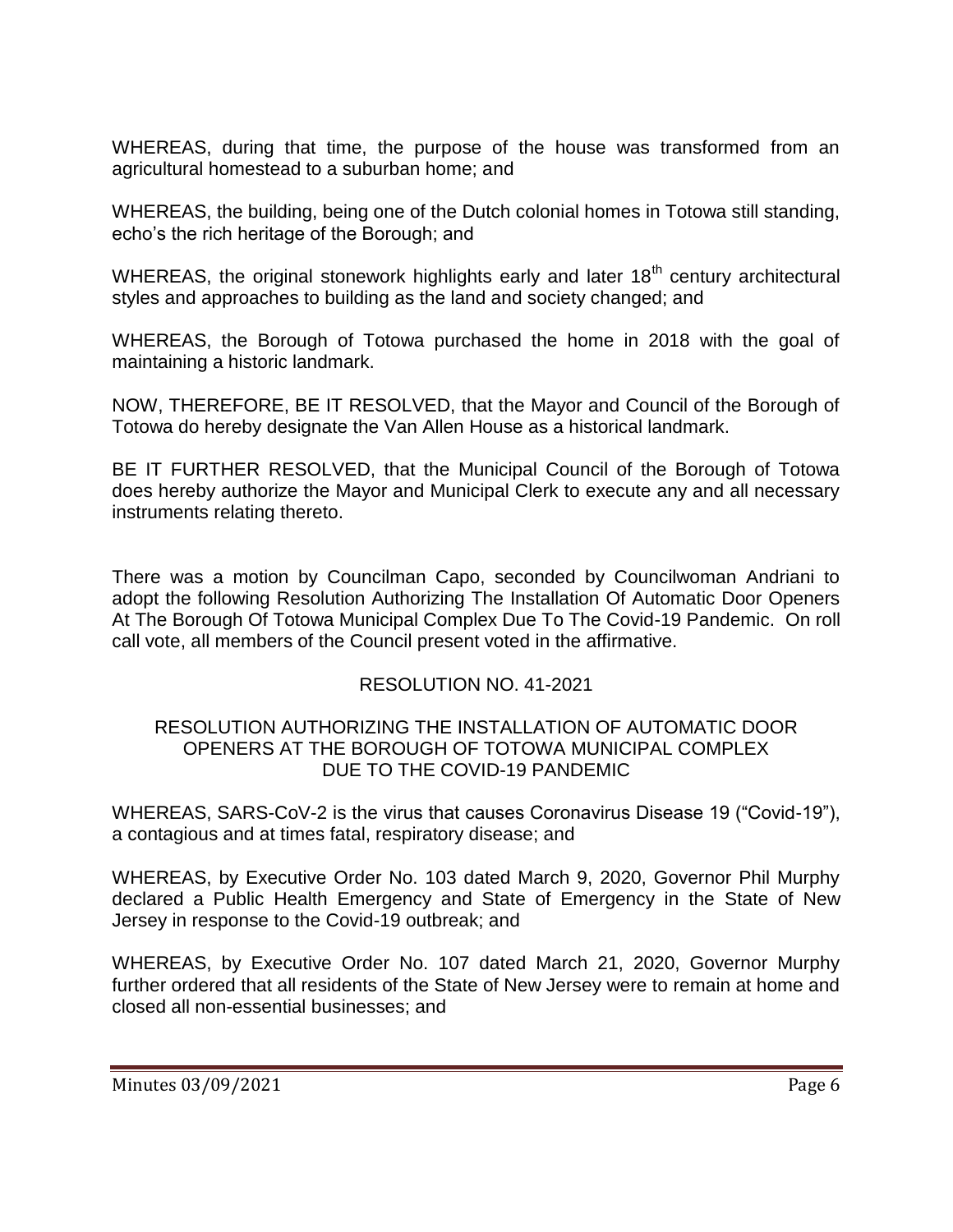WHEREAS, in accordance with Executive Order No. 107, the Mayor and Council of the Borough of Totowa directed the Borough of Totowa to close all municipal buildings to the public; and

WHEREAS, thereafter the Borough of Totowa undertook a hazard assessment and implemented infection control strategies and safe work practices; and

WHEREAS, in anticipation of re-opening the Municipal Complex to the public, the Municipal Clerk of the Borough of Totowa has recommended that automatic door openers be installed within the Municipal Complex as a measure to protect our workers and residents from exposure to, and infection with Covid-19; and

WHEREAS, Educational Services Commission of New Jersey Contract No. 17/18-52 has been awarded to Magic Touch Construction, 59 West Front Street, Keyport, New Jersey 07735 for the installation of the automatic door equipment; and

WHEREAS, Magic Touch Construction, 59 West Front Street, Keyport, New Jersey 07735 has submitted a proposal dated February 22, 2021 for the installation of 3 automatic door openers at the Municipal Complex in the amount of \$24,293.74, a copy of which is on file in the office of the Municipal Clerk of the Borough of Totowa; and

WHEREAS, the Mayor and Council of the Borough of Totowa desire to authorize the purchase and installation of these automatic door openers for the Municipal Complex the general health, safety and well-being of both the employees and residents of the Borough of Totowa; and

WHEREAS, the Mayor and Council of the Borough of Totowa further desire that these safety precautions be undertaken as soon as possible so that the automatic door openers are in place at the time the Borough of Totowa Municipal Complex re-opens to the public; and

WHEREAS, pursuant to the applicable New Jersey State laws, the installation of this equipment may be authorized without public bidding.

NOW, THEREFORE, BE IT RESOLVED, that the Mayor and Council of the Borough of Totowa do hereby accept the proposal from Magic Touch Construction for the installation of the automatic door openers for the Borough of Totowa Municipal Complex in the amount of \$24,293.74.

BE IT FURTHER RESOLVED, that the Mayor and Council of the Borough of Totowa do hereby authorize Magic Touch Construction to provide the labor and materials for the installation of the automatic door openers for the Borough of Totowa Municipal Complex as set forth in their proposal.